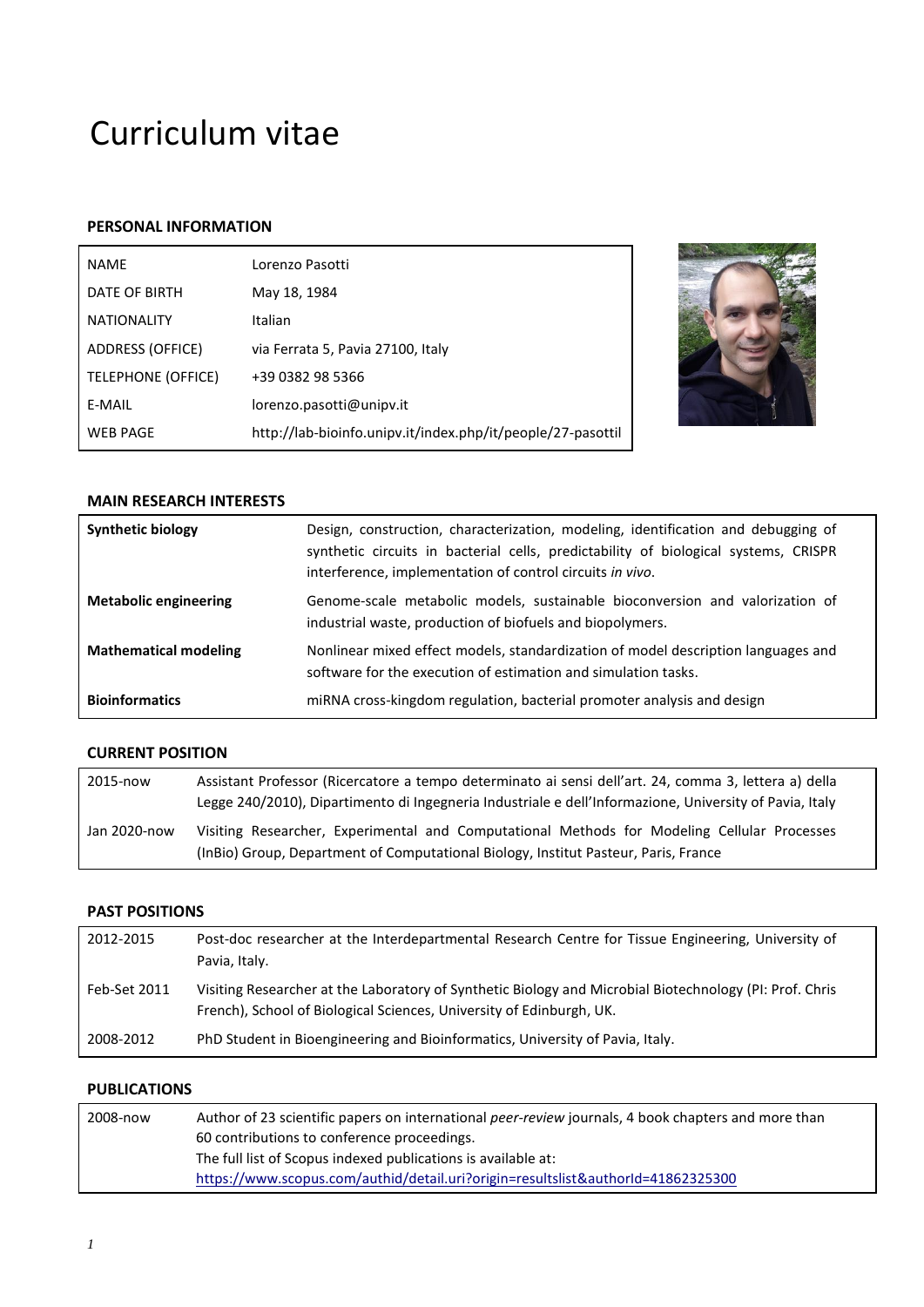## **EDUCATION AND TRAINING**

| <b>DATES</b>       | Since Sep 11, 2019 (valid until Sep 11, 2025)                                                                                                                         |
|--------------------|-----------------------------------------------------------------------------------------------------------------------------------------------------------------------|
| <b>INSTITUTION</b> | Italian Ministry of Education (Ministero dell'Istruzione dell'Università e della Ricerca)                                                                             |
| <b>TITLE</b>       | National Scientific Qualification for Associate Professor in Bioengineering<br>(Abilitazione Scientifica Nazionale per il settore concorsuale 09/G2 – Seconda Fascia) |

| <b>DATES</b>       | Nov 2008 - Feb 2012                                                                                                                  |
|--------------------|--------------------------------------------------------------------------------------------------------------------------------------|
| <b>INSTITUTION</b> | University of Pavia, Italy                                                                                                           |
| <b>TITLE</b>       | PhD in Bioengineering and Bioinformatics                                                                                             |
| <b>THESIS</b>      | "Quantitative characterization of genetic parts and devices for the bottom-up engineering of living<br>systems in synthetic biology" |

| <b>DATES</b> | Feb 2010                                                                                           |
|--------------|----------------------------------------------------------------------------------------------------|
| INSTITUTION  | University of Pavia, Italy                                                                         |
| <b>TITLE</b> | Professional Engineering Licence (Esame di Stato per l'abilitazione alla professione di ingegnere) |

| <b>DATES</b>       | $Oct$ 2006 – Oct 2008                                                                                                             |
|--------------------|-----------------------------------------------------------------------------------------------------------------------------------|
| <b>INSTITUTION</b> | University of Pavia, Italy                                                                                                        |
| <b>TITLE</b>       | <b>Biomedical Engineering Master's Degree</b>                                                                                     |
| <b>THESIS</b>      | "Progetto e implementazione di circuiti genetici standardizzati per la realizzazione di funzioni logiche<br>nel batterio E. coli" |

| <b>DATES</b>       | Sep 2003 – Sep 2006                                                                                      |
|--------------------|----------------------------------------------------------------------------------------------------------|
| <b>INSTITUTION</b> | University of Pavia, Italy                                                                               |
| <b>TITLE</b>       | <b>Biomedical Engineering Bachelor's Degree</b>                                                          |
| <b>THESIS</b>      | "Un approccio per la modellizzazione e l'analisi di dati provenienti da sensori cinestetici indossabili" |

| <b>DATES</b> | Sep 1998 – Jul 2003                                              |
|--------------|------------------------------------------------------------------|
| INSTITUTION  | Liceo Scientifico-Tecnologico "A. Maserati", Voghera (PV), Italy |
| <b>TITLE</b> | High School Diploma in scientific studies                        |

# **MEMBER OF SCIENTIFIC SOCIETIES**

| 2009-now | IEEE/EMBS                                                                          |
|----------|------------------------------------------------------------------------------------|
| 2008-now | Italian National Group of Bioengineering (Gruppo Nazionale di Bioingegneria - GNB) |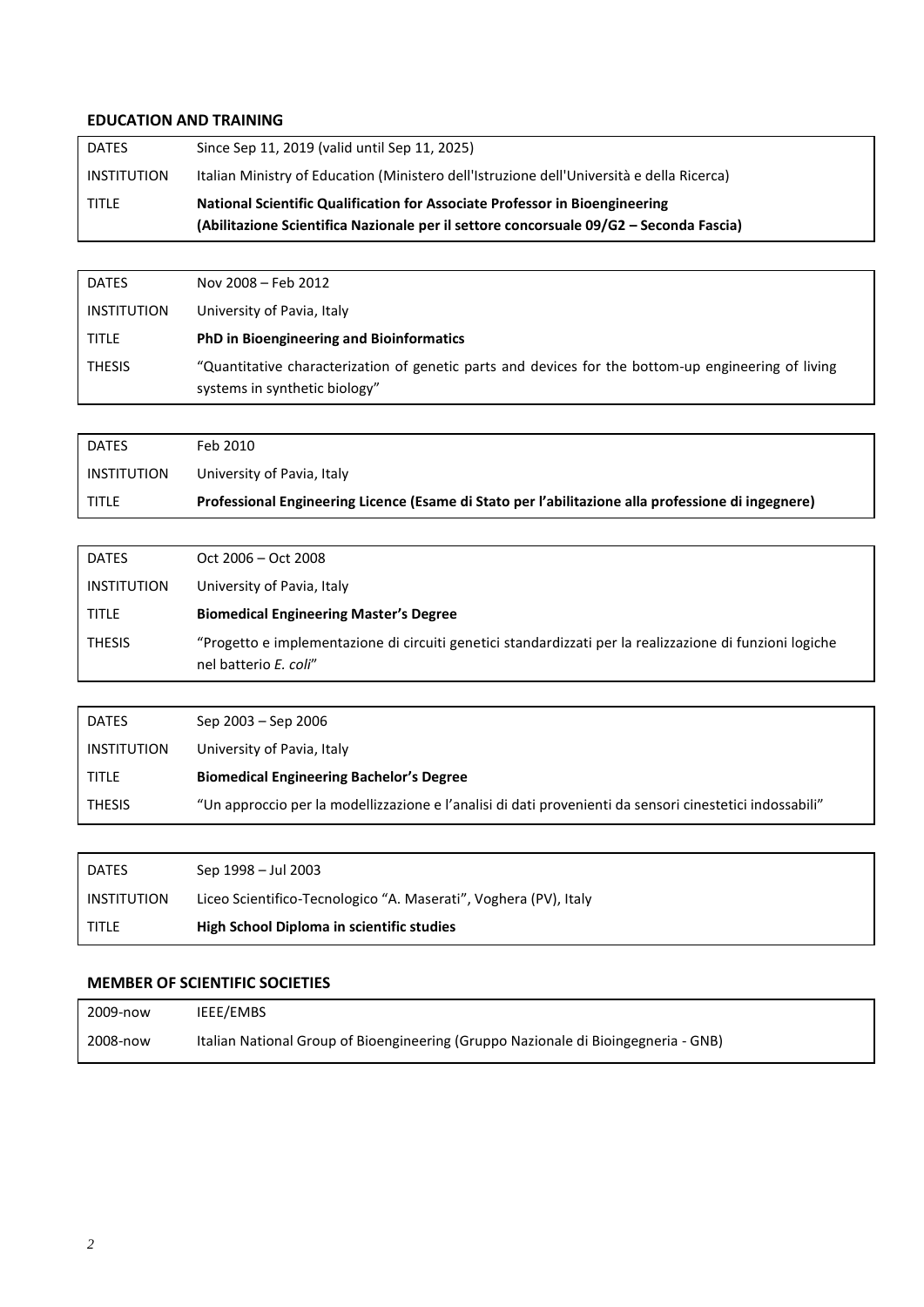# **TEACHING (AS RESPONSIBLE OR CO-RESPONSIBLE OF COURSES)**

| <b>DATES</b>       | $2019 - now$                                                                                        |
|--------------------|-----------------------------------------------------------------------------------------------------|
| <b>COURSE</b>      | Bioinformatics and Synthetic Biology (Bioinformatica e Biologia Sintetica)                          |
| <b>SSD</b>         | ING-INF/06                                                                                          |
| <b>DEGREE</b>      | <b>Bioengineering Master's Degree</b>                                                               |
| <b>DESCRIPTION</b> | Lessons on Synthetic Biology (10h) and practical lessons on microarray analysis and data banks (6h) |
|                    |                                                                                                     |

| <b>DATES</b>       | $2016 - now$                           |
|--------------------|----------------------------------------|
| <b>COURSE</b>      | <b>Bioinformatics (Bioinformatica)</b> |
| <b>SSD</b>         | ING-INF/06                             |
| <b>DEGREE</b>      | <b>Biotechnology Master's Degree</b>   |
| <b>DESCRIPTION</b> | Full course (24h)                      |

| <b>DATES</b>       | $2017 - now$                                                      |
|--------------------|-------------------------------------------------------------------|
| <b>COURSE</b>      | Informatics - Clinical Database Management (Abilità Informatiche) |
| <b>SSD</b>         | ING-INF/06                                                        |
| <b>SCHOOL</b>      | Physical Medicine and Rehabilitation Medical School               |
| <b>DESCRIPTION</b> | Full course (8h)                                                  |

# **ADDITIONAL TEACHING ACTIVITIES**

| <b>DATES</b>  | $2011 - 2018$                                                                                       |
|---------------|-----------------------------------------------------------------------------------------------------|
| <b>COURSE</b> | Bioinformatics and Synthetic Biology (Bioinformatica e Biologia Sintetica)                          |
| <b>SSD</b>    | ING-INF/06                                                                                          |
| <b>DEGREE</b> | Bioengineering Master's Degree                                                                      |
| <b>MODULI</b> | Lessons on Synthetic Biology (10h) and practical lessons on microarray analysis and data banks (6h) |

| <b>DATES</b>  | $2015 - 2016$                                  |
|---------------|------------------------------------------------|
| <b>COURSE</b> | Biostatistics (Elaborazione di Dati Biomedici) |
| <b>SSD</b>    | ING-INF/06                                     |
| <b>DEGREE</b> | Bioengineering Bachelor's Degree               |
| <b>MODULI</b> | Practical lessons on biostatistics (8h)        |

| <b>DATES</b>       | $2009 - 2016$                                                                                 |
|--------------------|-----------------------------------------------------------------------------------------------|
| <b>COURSE</b>      | Models of Biological Systems (Modelli di Sistemi Biologici)                                   |
| <b>SSD</b>         | ING-INF/06                                                                                    |
| <b>DEGREE</b>      | Bioengineering Bachelor's Degree                                                              |
| <b>DESCRIPTION</b> | Practical lessons on PK models, parameter estimation, enzymatic reactions, deconvolution (8h) |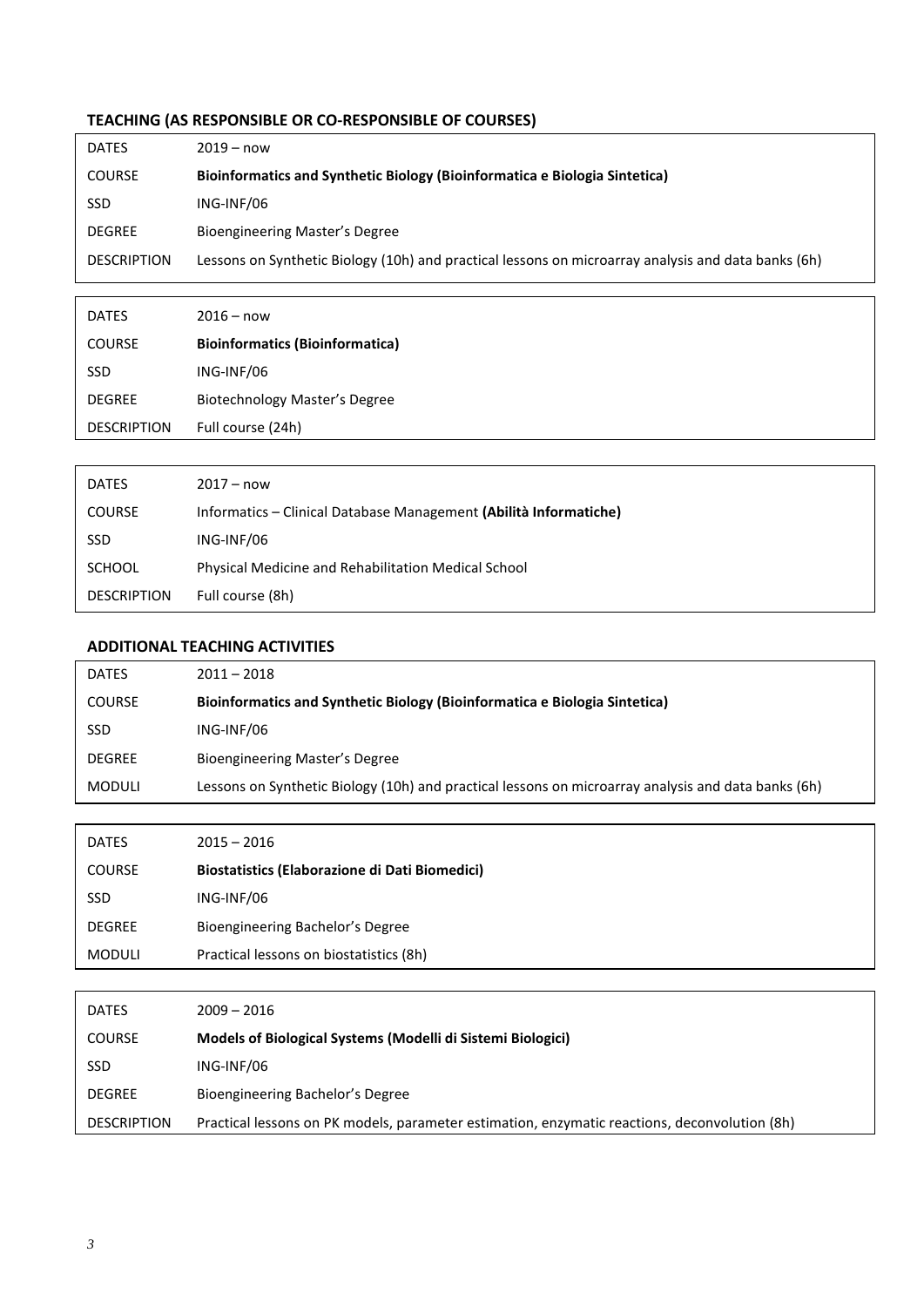# **SUPERVISION AND CO-SUPERVISION OF BS/MS THESES**

| BIOENGINEERING/BIOMEDICAL ENGINEERING BACHELOR'S DEGREE | 5 theses  |
|---------------------------------------------------------|-----------|
| BIOENGINEERING/BIOMEDICAL ENGINEERING MASTER'S DEGREE   | 14 theses |
| <b>BIOLOGY BACHELOR'S DEGREE</b>                        | 2 theses  |
| MOLECULAR BIOLOGY & GENETICS MASTER'S DEGREE            | 2 theses  |
| MEDICAL BIOTECHNOLOGY MASTER'S DEGREE                   | 2 theses  |
| ADVANCED BIOTECHNOLOGY MASTER'S DEGREE                  | 3 theses  |

## **PhD STUDENT SUPERVISION**

| 01-11-2014 - 26-01-2018 | Dr. Ilaria Massaiu: "Computational and experimental methods for metabolic<br>engineering: applications in Escherichia coli and Bacillus subtilis", thesis defence:<br>26/1/2018. |
|-------------------------|----------------------------------------------------------------------------------------------------------------------------------------------------------------------------------|
| 01-11-2015 - 30-01-2019 | Dr. Massimo Bellato: "Overcoming metabolic burden in synthetic biology: a<br>CRISPR interference approach", thesis defence: 30/1/2019.                                           |
| $01 - 10 - 2017 - now$  | Davide De Marchi, thesis defence expected in Jan 2021.                                                                                                                           |
| $01 - 10 - 2018 - now$  | Angelica Frusteri Chiacchiera, thesis defence expected in Jan 2022.                                                                                                              |

## **AWARDS**

| 19/9/2012 | Winner of the Premio "Gruppo Nazionale di Bioingegneria (GNB) - Alberto Mazzoldi" (7th edition)<br>for the PhD thesis.                                                                                                                     |
|-----------|--------------------------------------------------------------------------------------------------------------------------------------------------------------------------------------------------------------------------------------------|
| 8/11/2010 | Winner of a Gold medal (as Advisor of the UNIPV-Pavia Team) at the International Genetically<br>Engineered Machine (iGEM 2010) competition, Massachusetts Institute of Technology, Cambridge,<br>MA, USA.                                  |
| 2/11/2009 | Winner of a Gold medal (as Advisor of the UNIPV-Pavia Team) at the International Genetically<br>Engineered Machine (iGEM 2009) competition, Massachusetts Institute of Technology, Cambridge,<br>MA, USA.                                  |
| 2/11/2009 | Winner of the Best Food or Energy Project special prize (as Advisor of the UNIPV-Pavia Team) at the<br>International Genetically Engineered Machine (iGEM 2009) competition, Massachusetts Institute of<br>Technology, Cambridge, MA, USA. |
| 9/9/2009  | Winner of the Premio "Gruppo Nazionale di Bioingegneria (GNB)" for the Master thesis.                                                                                                                                                      |
| 3/4/2009  | Best poster award at the European Conference of Synthetic Biology II (European Science Foundation<br>- ESF), Sant Feliu de Guixols, Spain.                                                                                                 |
| 9/11/2008 | Winner of a <b>Silver medal</b> (as Student Member of the UNIPV-Pavia Team) at the International<br>Genetically Engineered Machine (iGEM 2010) competition, Massachusetts Institute of Technology,<br>Cambridge, MA, USA.                  |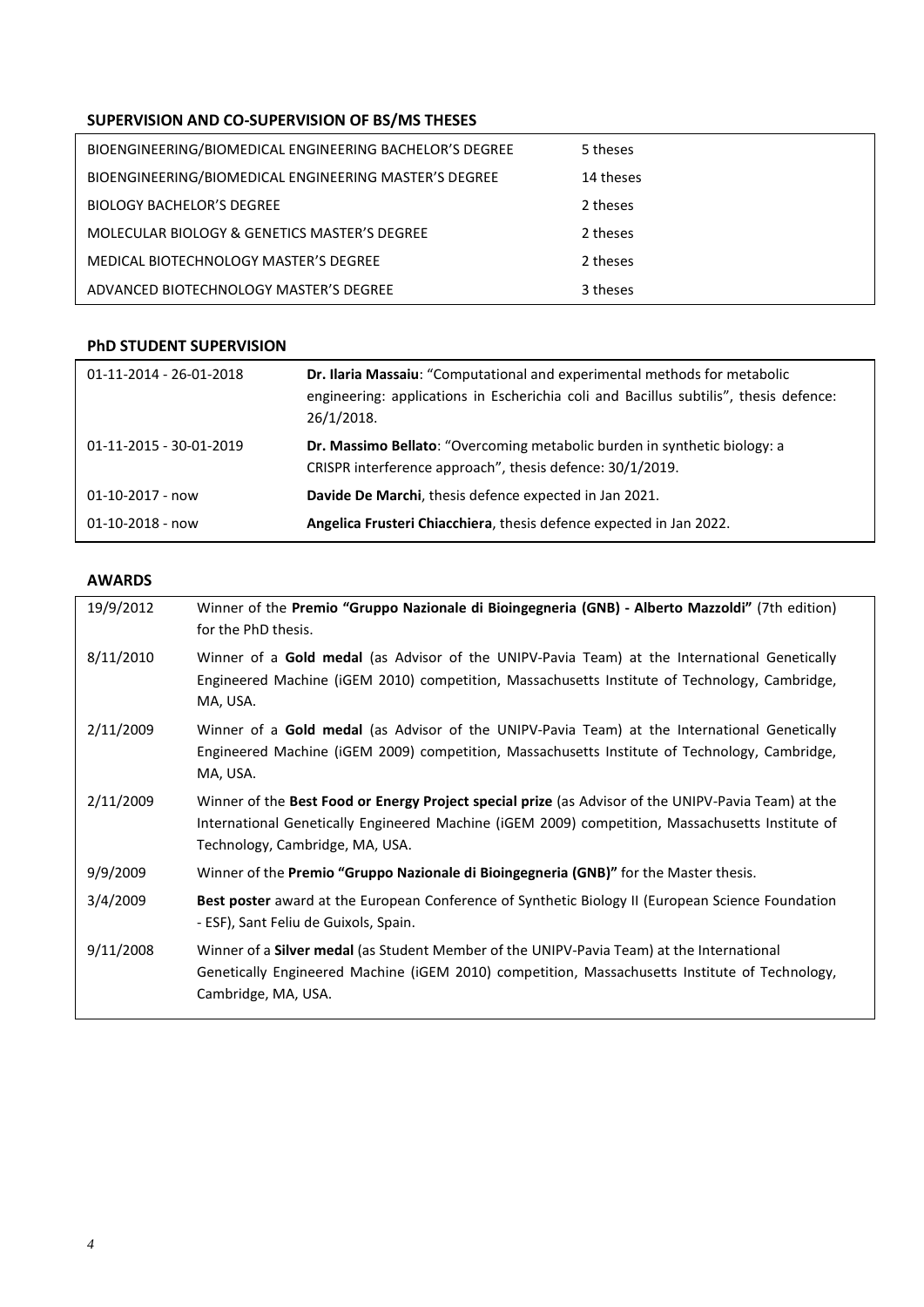## **ACTIVITIES AS REVIEWER AND SELECTION COMMITTEES**

| 2019      | Member of the Exam Committee for the admission to the PhD program in Bioengineering,<br>Bioinformatics and Health Technologies, University of Pavia, Italy                                    |
|-----------|-----------------------------------------------------------------------------------------------------------------------------------------------------------------------------------------------|
| 2016-now  | Reviewer for the assignment of the Gruppo Nazionale di Bioingegneria (GNB) thesis prizes.                                                                                                     |
| 2015-now  | Reviewer for international scientific journals: Plasmid (Elsevier), Life (MDPI), PLoS One.                                                                                                    |
| 29/4/2017 | Participation as expert consultant in Metabolic Engineering to the selection procedure<br>IGM0022017PV to recruit a post-doc researcher in the National Research Council (CNR), Pavia, Italy. |
| 2011      | iGEM Judge in the "Food or Energy" and "Manufacturing" tracks at the European iGEM Jamboree,<br>Amsterdam, Netherlands.                                                                       |

## **ORGANIZATION OF CONGRESSES AND SCHOOLS**

22-26/7/2019 Member of the scientific committee of the **6th International Systems and Synthetic Biology Summer School**, Scuola Normale Superiore, Pisa, Italy. 4-8/7/2015 Organization of sessions at the **3rd DDMoRe International School: Model-informed Drug Development in Oncology – Advanced**, Pavia, Italy. Organization of the following hands-on sessions: 1) model encoding with the Model Description Language; 2) ddmore R package; 3) Simulx tool; 4) preclinical experiments for drug combination. The event was organized by the Drug Disease Model Resouces (DDMoRe[, http://www.ddmore.eu/\)](http://www.ddmore.eu/) consortium, which works on the definition of methods to improve quality, efficiency and cost-effectiveness of the model-based drug development.

#### **SPEAKER AT CONFERENCES/SCHOOLS AND SEMINARS IN OTHER INSTITUTES**

| 7-11/9/2015   | Invited speaker at the Chemical Engineering University Group (GRICU) PhD National School:<br>"Synthetic Biology" (2h), Padova, Italy.                                                                                                                                   |
|---------------|-------------------------------------------------------------------------------------------------------------------------------------------------------------------------------------------------------------------------------------------------------------------------|
| 26/6/2014     | Selected presentation: "Engineering synthetic biological circuits with predictable function:<br>experimental and computational studies", IV GNB National Conference, Pavia, Italy.                                                                                      |
| 27/2/2014     | Selected presentation: "Bottom-up design of genetic circuits: characterization and re-use of<br>biological building blocks to engineer predictable systems", Bioinformatics Italian Society (BITS2014)<br>annual meeting, Roma, Italy.                                  |
| 1/5/2013      | Invited seminar: "Bacterial self-destruction devices" (1h), Introduction to Biological Engineering<br>Design (Course 20.20, Instructor: Natalie Kuldell) MIT, Cambridge, USA.                                                                                           |
| 13-17/9/2010  | Invited speaker: "BioBrick, Standard Assembly e registro delle parti biologiche standard" (1h), XXIX<br>Bioengineering National School (organized by the Gruppo Nazionale di Bioingegneria - GNB), name of<br>the 2010 school: "Biologia Sintetica", Bressanone, Italy. |
| 2010 and 2011 | Invited seminar "Quantitative characterization of biological parts in synthetic biology" (1h) course of<br>Cellular and Molecular Bioengineering, (Biomedical Engineering Master's Degree, University of<br>Bologna, Italy)                                             |
| 19/3/2009     | Selected presentation: "Multiplexing and demultiplexing signals by E. coli", Bioinformatics Italian<br>Society (BITS2009) annual meeting, Genova, Italy.                                                                                                                |
| 8/11/2008     | Presentation: "Engineering Escherichia coli to multiplex and demultiplex signals" at the iGEM2008<br>competition, Massachusetts Institute of Technology (MIT), Cambridge, MA, USA.                                                                                      |